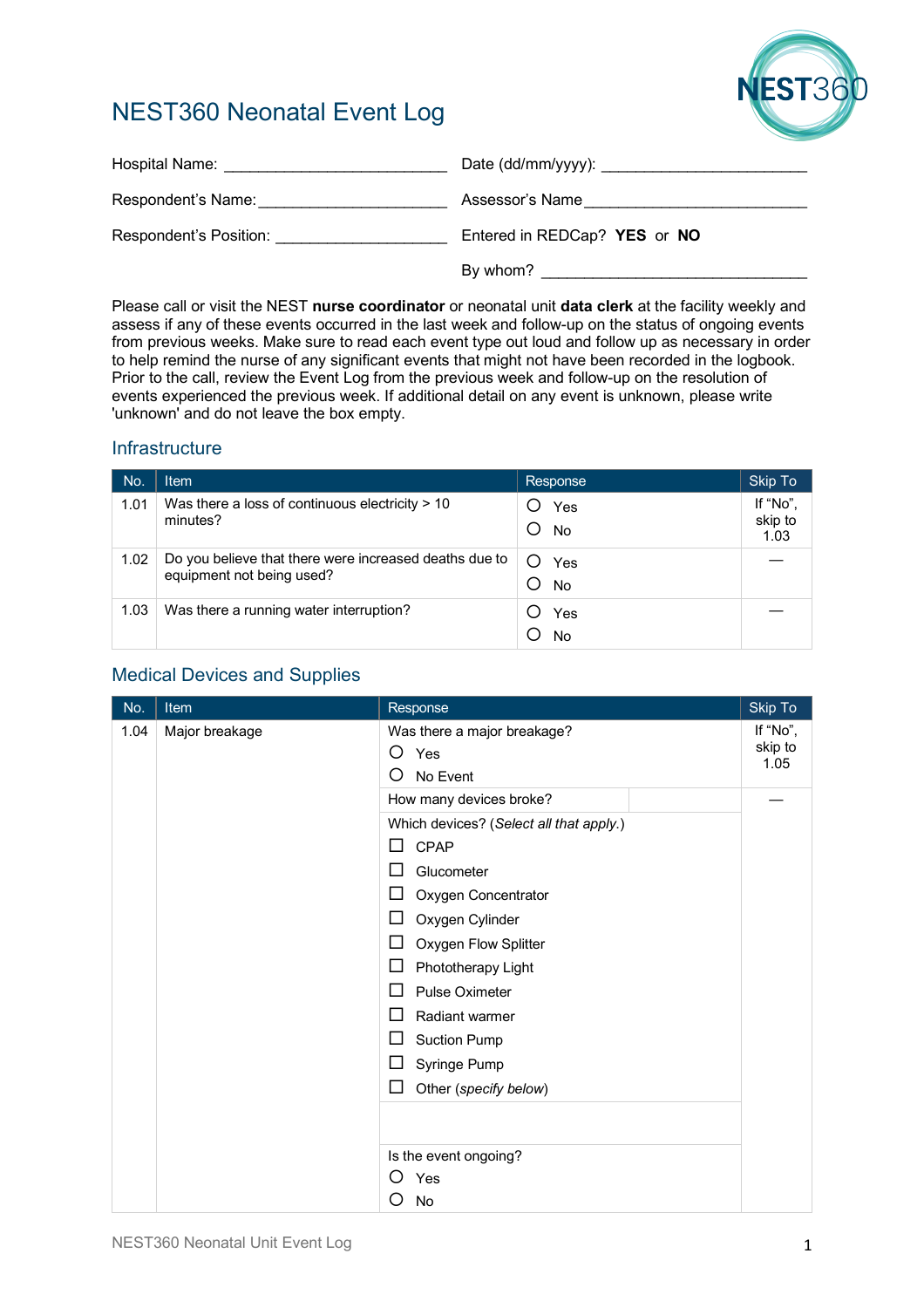|                             | Hospital Name: ________                                                                                 | Date (dd/mm/yyyy): ________                                                                                                                                                                                                                                                                                                                                            |                             |
|-----------------------------|---------------------------------------------------------------------------------------------------------|------------------------------------------------------------------------------------------------------------------------------------------------------------------------------------------------------------------------------------------------------------------------------------------------------------------------------------------------------------------------|-----------------------------|
| No.                         | <b>Item</b>                                                                                             | Response                                                                                                                                                                                                                                                                                                                                                               | Skip To                     |
| 1.05<br>Consumable stockout | Was there a consumable stockout?<br>$O$ Yes<br>O<br>No Event<br>How many consumables were out of stock? | If "No",<br>skip to<br>1.06                                                                                                                                                                                                                                                                                                                                            |                             |
|                             |                                                                                                         | Which consumables? (Select all that apply.)<br>□<br><b>Batteries</b><br>$\Box$ CPAP hats<br>$\Box$ Glucometer strips<br>$\Box$ Nasal prongs<br>$\Box$ Nasogastric (NG) tubes<br>$\Box$ Neonatal sized pulse oximetry probes<br>$\Box$ Radiant warmer probes<br>$\Box$ Spare filters for oxygen concentrators<br>$\Box$ Suction catheters<br>□<br>Other (specify below) |                             |
| 1.06                        | Drug stockout                                                                                           | Is the stockout ongoing?<br>O<br>Yes<br>O<br>No<br>Was there a drug stockout?<br>O<br>Yes                                                                                                                                                                                                                                                                              | If "No",<br>skip to<br>1.07 |
|                             |                                                                                                         | O<br>No Event<br>How many drugs were out of stock?                                                                                                                                                                                                                                                                                                                     |                             |
|                             |                                                                                                         | Which drugs? (Select all that apply.)<br>$\Box$<br>Aminophylline<br>□<br>Amoxicillin<br>$\Box$<br>Ampicillin<br>Caffeine<br>□<br>Benzylpenicillin<br>$\Box$<br>□<br>Benzylpenicillin<br>Gentamicin<br>□<br>Vitamin K<br>□<br>□<br>Other (specify below)                                                                                                                |                             |
|                             |                                                                                                         | Is the stockout ongoing?<br>O<br>Yes<br>O<br>No                                                                                                                                                                                                                                                                                                                        |                             |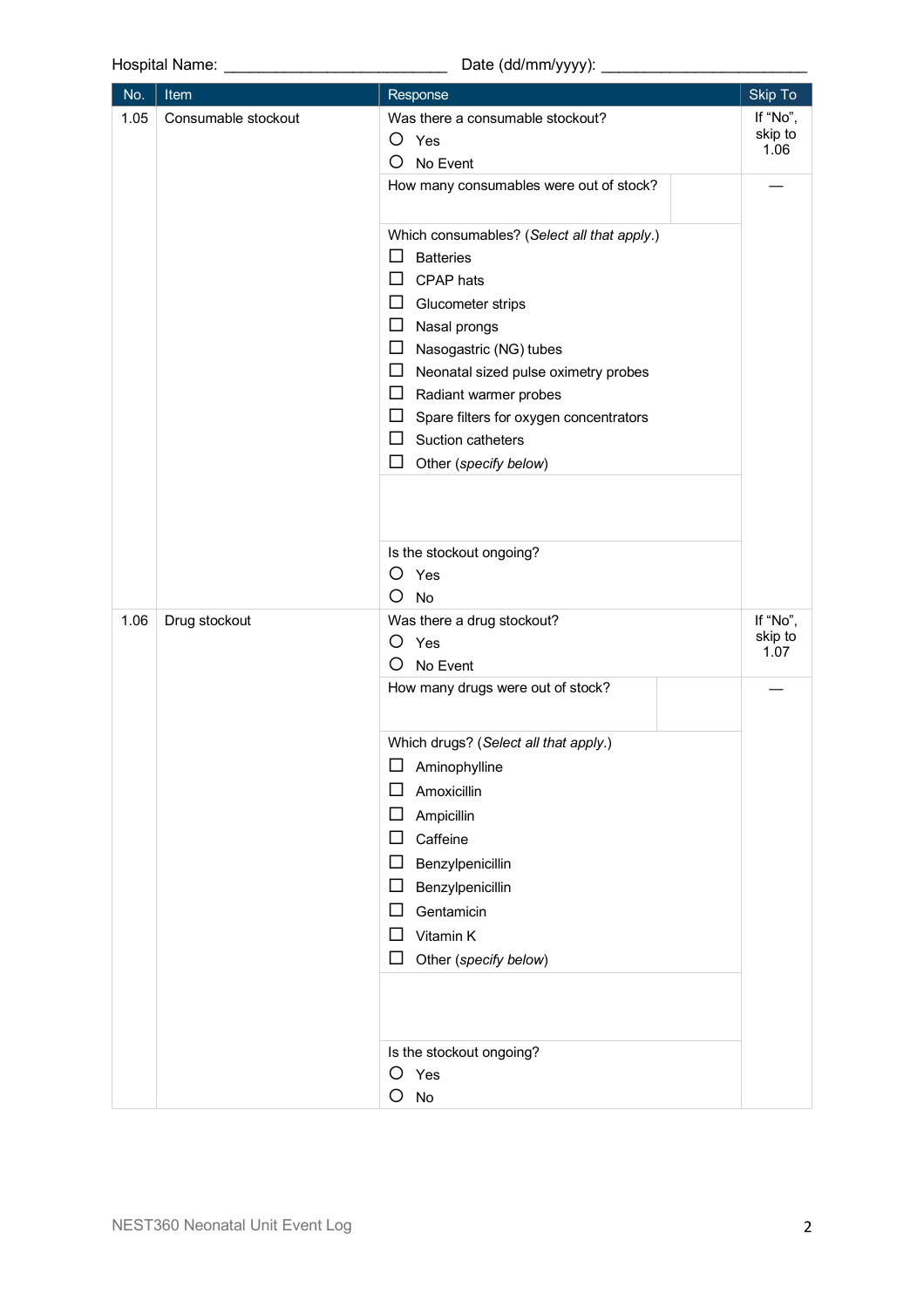Hospital Name: \_\_\_\_\_\_\_\_\_\_\_\_\_\_\_\_\_\_\_\_\_\_\_\_\_\_ Date (dd/mm/yyyy): \_\_\_\_\_\_\_\_\_\_\_\_\_\_\_\_\_\_\_\_\_\_\_\_

| No.  | Item           | Response                                                                                                                                                                                                                                                                                                                                                                                                                                                   | Skip To                     |
|------|----------------|------------------------------------------------------------------------------------------------------------------------------------------------------------------------------------------------------------------------------------------------------------------------------------------------------------------------------------------------------------------------------------------------------------------------------------------------------------|-----------------------------|
| 1.07 | Device missing | Was there a device missing?<br>O<br>Yes<br>Ω<br>No Event<br>How many devices went missing?<br>Which devices? (Select all that apply.)<br><b>CPAP</b><br>$\Box$<br>Glucometer<br>$\Box$<br>□<br>Oxygen Concentrator<br>$\Box$<br>Oxygen Cylinder<br>Oxygen Flow Splitter<br>$\Box$<br>□<br>Phototherapy Light<br>□<br><b>Pulse Oximeter</b><br>□<br>Radiant warmer<br>$\Box$<br><b>Suction Pump</b><br>$\Box$<br>Syringe Pump<br>□<br>Other (specify below) | If "No",<br>next<br>section |
|      |                | Is the stockout ongoing?<br>O<br>Yes<br>No<br>〔 〕                                                                                                                                                                                                                                                                                                                                                                                                          |                             |

### Human Resources

| No.  | <u>Item</u>                                     | Response                                                                                                                                                                | Skip To                     |
|------|-------------------------------------------------|-------------------------------------------------------------------------------------------------------------------------------------------------------------------------|-----------------------------|
| 1.08 | Staff rotation                                  | Was there a staff rotation?<br>Yes<br>O<br>O<br>No Event                                                                                                                | If "No",<br>skip to<br>1.09 |
|      |                                                 | Who was rotated? (Select all that apply.)<br><b>Nurses</b><br>П<br>Doctors<br><b>Clinical Officers</b><br>How many were rotated?<br>Reason for rotation (specify below) |                             |
| 1.09 | Annual leave, parental leave, or<br>bereavement | Was anyone on leave?<br>O<br>Yes<br>∩<br>No Event<br>Who was on leave? (Select all that apply.)<br><b>Nurses</b><br>ΙI<br>Doctors                                       | If "No",<br>skip to<br>1.10 |
|      |                                                 | <b>Clinical Officers</b><br>ΙI                                                                                                                                          |                             |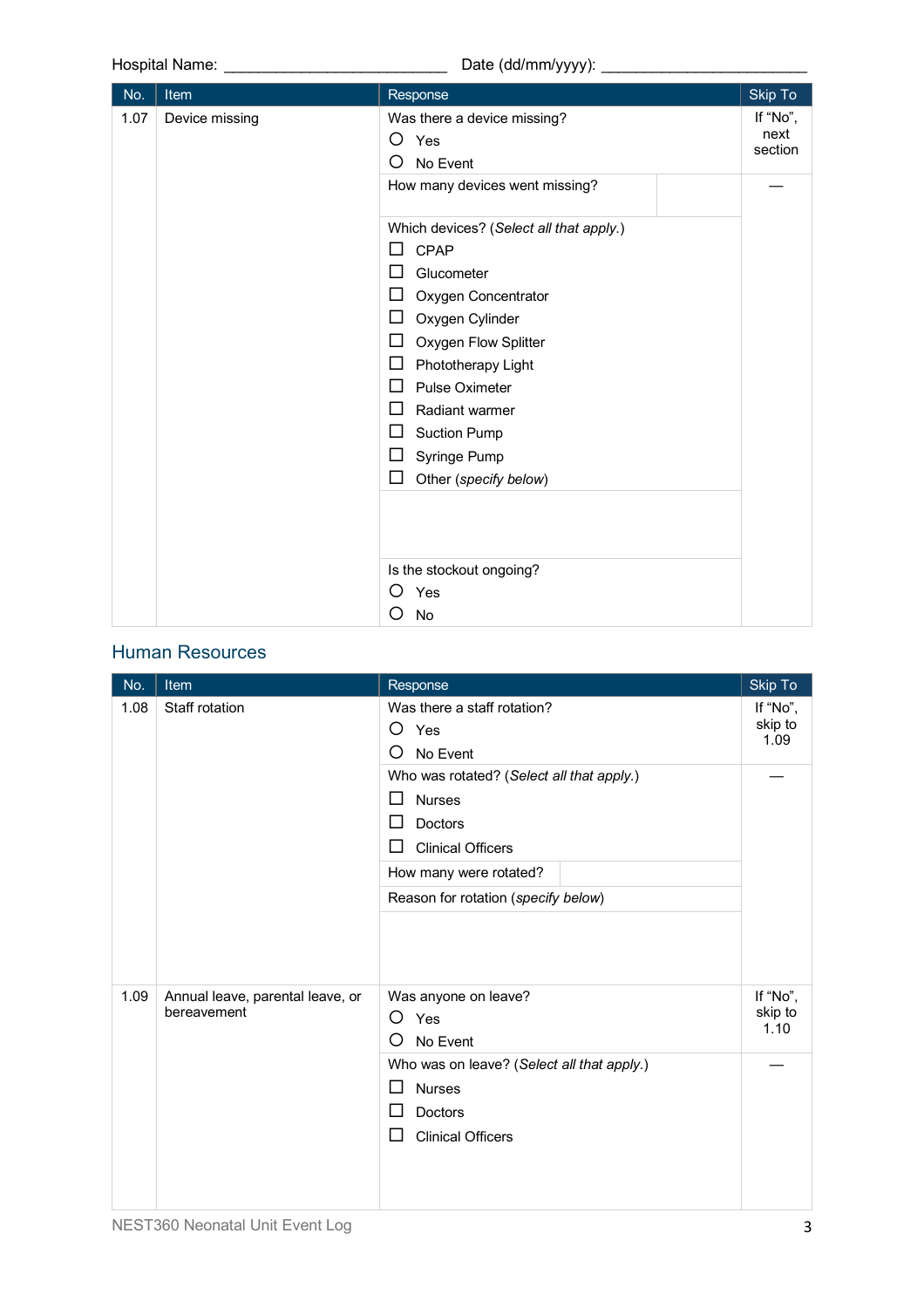Hospital Name: \_\_\_\_\_\_\_\_\_\_\_\_\_\_\_\_\_\_\_\_\_\_\_\_\_\_ Date (dd/mm/yyyy): \_\_\_\_\_\_\_\_\_\_\_\_\_\_\_\_\_\_\_\_\_\_\_\_

| No.  | Item                                                                                    | Response                                                                                                                                                                    | <b>Skip To</b>              |
|------|-----------------------------------------------------------------------------------------|-----------------------------------------------------------------------------------------------------------------------------------------------------------------------------|-----------------------------|
|      |                                                                                         |                                                                                                                                                                             |                             |
| 1.10 | Change in permanent staff<br>numbers                                                    | Was there a change in permanent staff numbers?<br>O<br>Yes<br>O<br>No Event                                                                                                 | If "No".<br>skip to<br>1.11 |
|      |                                                                                         | Was the change an increase or a decrease?<br>O<br>Increase<br>O<br>Decrease<br>Which cadres changed? (Select all that apply.)                                               |                             |
|      |                                                                                         | $\Box$<br><b>Nurses</b><br>ΙI<br>Doctors<br>ΙI<br><b>Clinical Officers</b>                                                                                                  |                             |
| 1.11 | Major training (anyone who<br>would normally be on the ward,<br>but is off at training) | Was there a major training?<br>O<br>Yes<br>O<br>No Event                                                                                                                    | If "No",<br>skip to<br>1.12 |
|      |                                                                                         | Who participated? (Select all that apply.)<br>ΙI<br><b>Nurses</b><br>ΙI<br><b>Doctors</b><br>ΙI<br><b>Clinical Officers</b>                                                 |                             |
| 1.12 | <b>Strike</b>                                                                           | Was there a strike?<br>O<br>Yes<br>O<br>No Event                                                                                                                            | If "No",<br>next<br>section |
|      |                                                                                         | Who was striking? (Select all that apply.)<br>ΙI<br><b>Nurses</b><br>Doctors<br>ΙI<br><b>Clinical Officers</b><br>$\overline{a}$<br>Number of neonatal ward staff affected? |                             |

# Information Systems

| No.  | <b>Item</b>                  | Response                                                       | Skip To                    |
|------|------------------------------|----------------------------------------------------------------|----------------------------|
| 1.13 | Forms/registers out of stock | Was there a stockout of forms or registers?<br>Yes<br>No Event | If "No"<br>next<br>section |

# **Attendance**

| No.  | Item                    | Response                                         | Skip To         |
|------|-------------------------|--------------------------------------------------|-----------------|
| 1.14 | <b>Natural Disaster</b> | Was there a natural disaster?<br>Yes<br>No Event | If "No"<br>1.15 |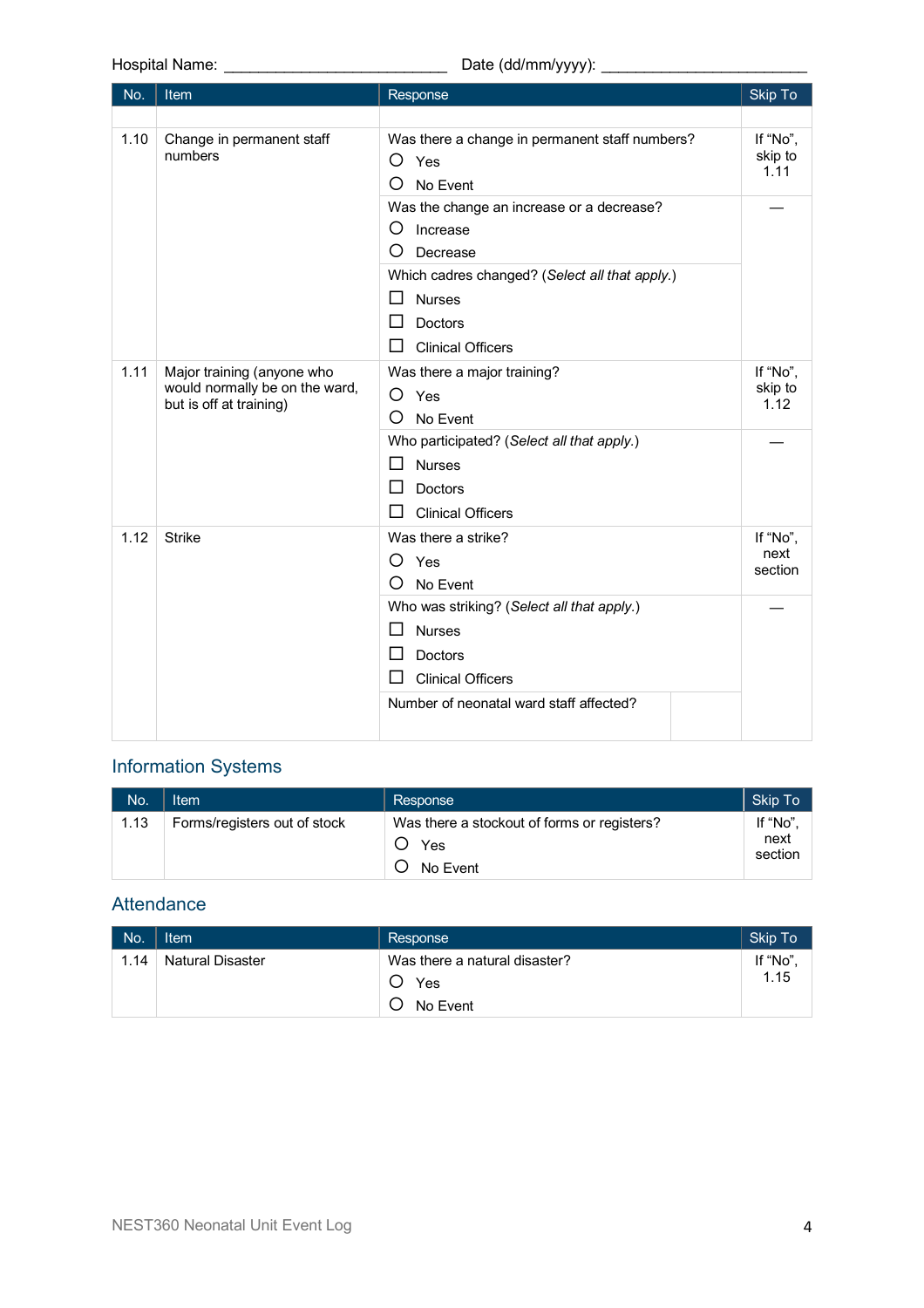| No.  | Item         | Response                                       | Skip To          |
|------|--------------|------------------------------------------------|------------------|
|      |              | Type of disaster (Select all that apply.)      |                  |
|      |              | □<br>Flooding/heavy rains                      |                  |
|      |              | $\Box$<br>Heat wave                            |                  |
|      |              | Landslide<br>П                                 |                  |
|      |              | Heat wave<br>$\Box$                            |                  |
|      |              | Cold wave<br>ΙI                                |                  |
|      |              | $\Box$ Earthquake                              |                  |
|      |              | Drought<br>□                                   |                  |
|      |              | Other (Specify below)<br>□                     |                  |
|      |              |                                                |                  |
|      |              |                                                |                  |
|      |              |                                                |                  |
|      |              |                                                |                  |
|      |              |                                                |                  |
|      |              | Did the disaster impact the neonatal ward?     |                  |
|      |              | O<br>Yes (Optional description below)          |                  |
|      |              | O<br>No                                        |                  |
|      |              |                                                |                  |
|      |              |                                                |                  |
| 1.15 | Civil unrest | Was there civil unrest?<br>O<br>Yes            | If "No",<br>next |
|      |              | O<br>No Event                                  | section          |
|      |              | Type of civil unrest?                          |                  |
|      |              |                                                |                  |
|      |              | Did the civil unrest impact the neonatal ward? |                  |
|      |              | O<br>Yes (Optional description below)          |                  |
|      |              | O<br>No                                        |                  |
|      |              |                                                |                  |
|      |              |                                                |                  |
|      |              |                                                |                  |

### **Other**

| No.  | Item                                                                             | Response                           | Skip To          |
|------|----------------------------------------------------------------------------------|------------------------------------|------------------|
| 1.16 | Was there any other event in the<br>last week you think we should<br>know about? | O<br>Yes<br>O<br>No Event          | If "No",<br>1.17 |
|      |                                                                                  | Describe the event below:          |                  |
| 1.17 | Is there any support you need<br>right now?                                      | ∩<br>Yes<br>No<br>( )<br>Comments: |                  |